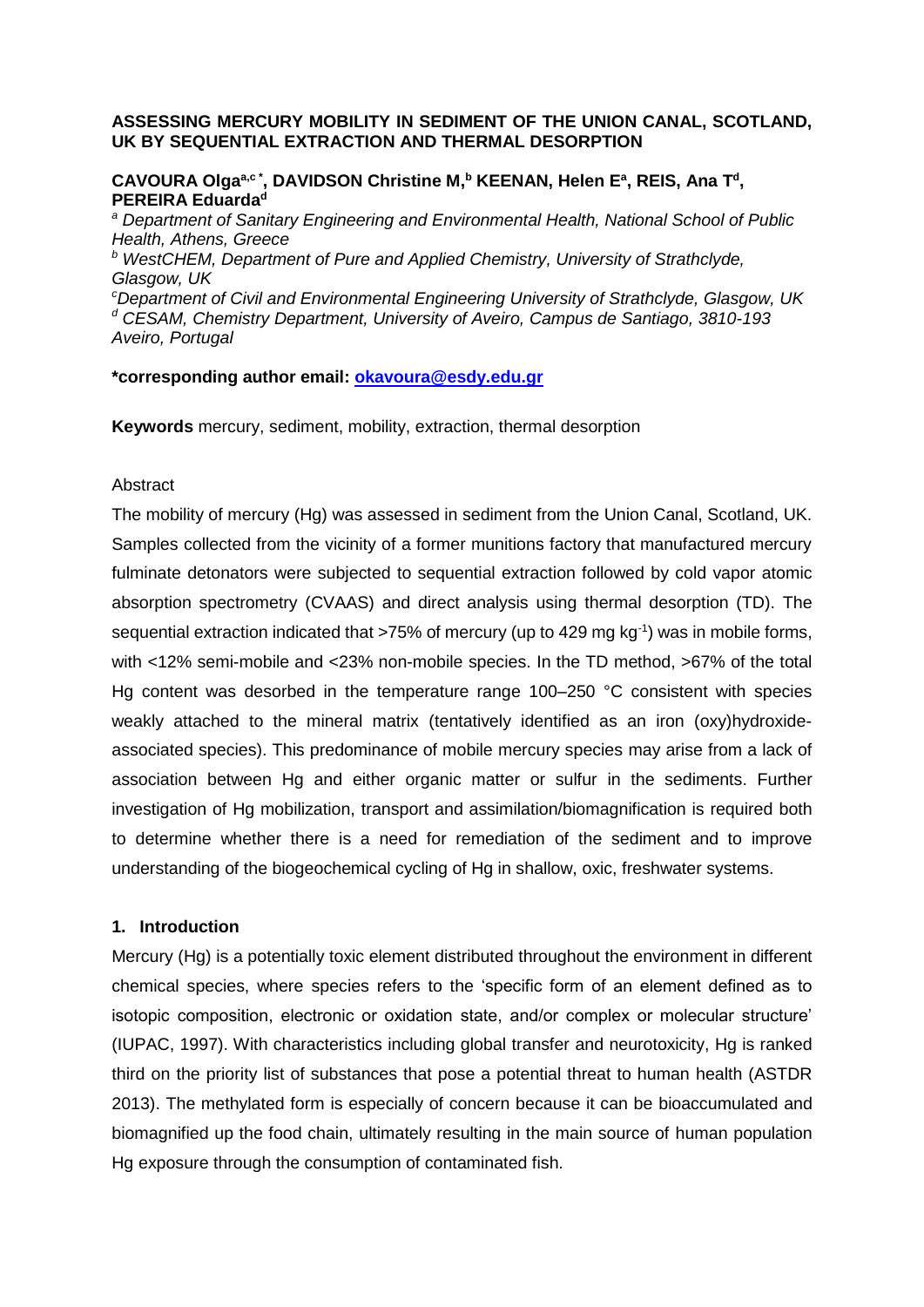Between 90 and 95% of the total Hg in the environment is associated with sediment (Faust and Osman 1981) where interactions are governed almost exclusively by affinity for reduced sulfur (S) ligands (Dyrssen and Wedborg 1991). In sediment, HgS, an insoluble sulfide with very limited mobility is commonly encountered. Reduced S ligands in organic matter (OM) also contribute significantly to strong sediment adsorption of Hg (Ravichandran, M. 2004). After saturation of the reduced S ligands, O and N ligand associations are formed between Hg and OM (Skyllberg *et al*. 2006). In heavily polluted areas, weaker Hg adsorption to the inorganic matrix may occur if binding sites on OM become saturated (Hissier and Probst 2006).

Mobility, or ease of extractability, of Hg from sediment into the water column influences transport, thus the spread of contamination, and methylation since only dissolved Hg species can be taken up by the methylating bacteria involved. A range of techniques is available for determination of Hg mobility. Extraction procedures are used to remove Hg bound to sediment phases into operationally defined groups of more, or less, soluble species (Bloom et al. 2003; Rodrigues et al. 2010; Wallschlager et al. 1998). Based on the stepwise use of increasingly harsh reagents to remove Hg from increasingly stronger complexes, sequential extraction gives an indication of Hg mobility, availability and bioaccumulation potential; Hg removed under less harsh conditions could be released more readily in the environment whereas those forms requiring harsh reagents for their removal are considered less mobile and not bioavailable (Wallschlager *et al*. 1998). Reviews on sequential extraction procedures have been presented by Issaro *et al.* (2009) and Bacon and Davidson (2008).

Thermal desorption (TD) techniques are increasingly used to provide information on total Hg content, on Hg species in soil and sediment samples (Bollen et al. 2008; Reis et al. 2012; Saniewska and Beldowska 2017) and more recently on Hg speciation in aquatic and atmospheric particulate samples (Bełdowska et al. 2018). In TD speciation studies, Hg species adsorbed to solid particles are gradually removed by a stepwise increase in temperature, in a process analogous to sequential extraction where species are released by increasing harshness of extracting reagents. Individual Hg species are desorbed from the matrix within a characteristic temperature range. By comparing TD curves obtained from samples to TD curves of Hg standard materials, the Hg species present can be identified. The release of Hg species weakly associated with the sediment mineral matrix generally occurs at temperatures up to 250 ℃, whilst higher desorption temperatures are required to release, for example, Hg species strongly associated with OM or present as HgS (Biester et al. 1999).

The Union Canal, Scotland, UK, has a history of Hg contamination arising from proximity to a munitions manufacturing site that produced detonators containing mercury fulminate for almost a century (Smith and Lassiere 2000). Following substantial redevelopment and regeneration in 2001–2002, which included dredging of sediment and soil excavation, the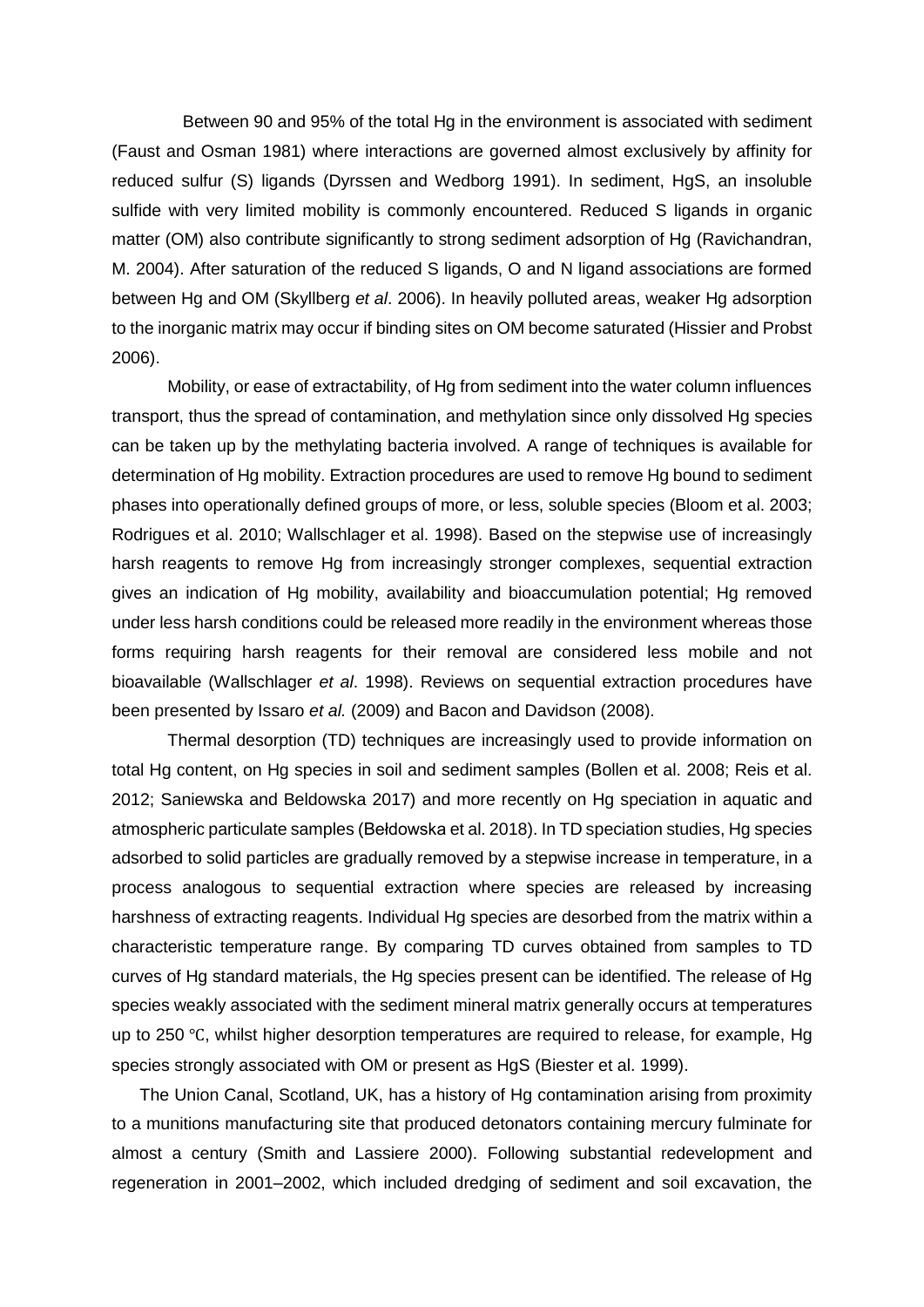canal has become a major leisure facility used for boating and fishing. However, despite these remediation efforts, very high levels of Hg contamination persist in sediment close to the location of the former munitions factory (Cavoura et al. 2017). Methyl mercury levels in the canal sediments are currently low (Cavoura et al. 2017). However it is important that the mobility of Hg species present be determined to assess the likelihood of transport and potential for methylation.

The aim of this study was to determine the mobility of Hg species in sediment from the Union Canal, Scotland, UK using both sequential extraction followed by cold vapor atomic absorption spectrometry (CVAAS) and direct TDAAS techniques.

# 2. **Materials and methods**

#### **Sampling locations and method**

Eight sampling locations were selected from the Falkirk area of the canal, between Tamfourhill (1) and Polmont (10) at approximately 2 km intervals (Figure 1). Location 1 was part of a canal extension added in 2000–2001 as part of the canal regeneration. Sediment samples were collected and processed as described in Cavoura et al. (2017) i.e. they were dried at 30 °C in a natural convection oven, sieved to <2 mm and stored in glass bottles at room temperature.



**Fig. 1** Location of the Union Canal running from Falkirk to Edinburgh, Scotland, UK and sediment sampling locations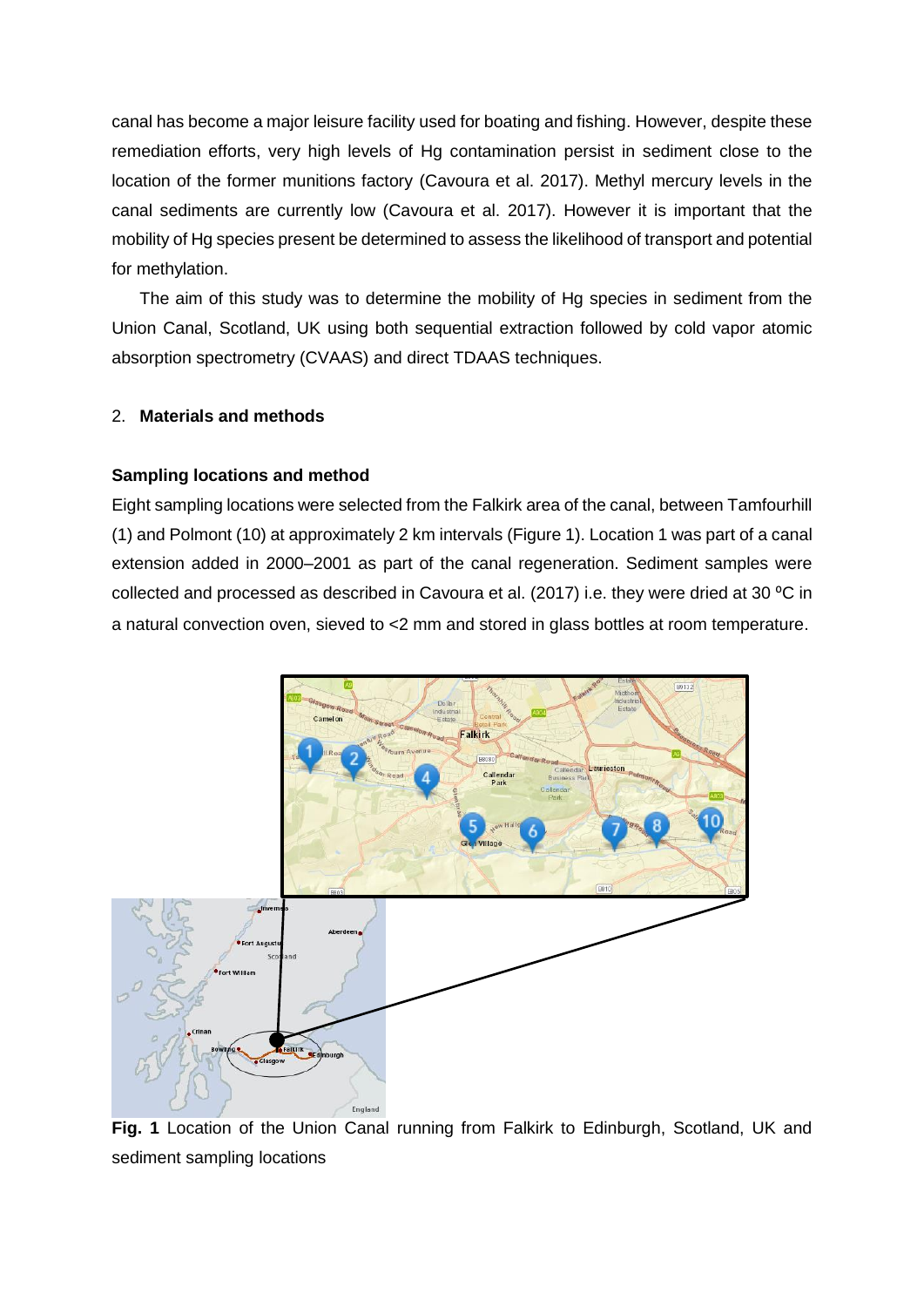#### **Reagents**

Reagents used were of analytical grade or higher purity. A stock standard Hg solution (10 mg L<sup>-1</sup> in 10% (v/v) HNO<sub>3</sub>) prepared from a 1000 mg L<sup>-1</sup> Hg standard solution (Hg(NO<sub>3</sub>)<sub>2</sub>, Certipur, Merck, Leicester, UK) was stored at 4 °C and replaced monthly. Reagent-matched standard solutions with concentrations  $< 10$  mg L<sup>-1</sup> were prepared daily as required. Sodium borohydride (NaBH4) reductant, a 3% solution in 1% NaOH, was prepared daily using NaOH pellets (AR, Mallinckrodt, Dublin, Ireland) and NaBH<sup>4</sup> powder (GR for analysis, Merck KGaA, Darmstadt, Germany) and filtered (glass fibre filters, Pall A/E Glass fibre filters 1.0 μm, 110 mm, Pall GmbH, Dreieich, Germany) before use. Tin chloride (SnCl<sub>2</sub>) reductant, 2% in 10% HCl, was prepared from  $SnCl<sub>2</sub>.2H<sub>2</sub>O$  (98%, Alfa Aesar, Heysham, UK). A 4 M HNO<sub>3</sub> solution for extraction of mobile Hg species was prepared by addition of 255 mL HNO<sub>3</sub> to approximately 250 mL deionized (DI) water and made up to 1000 mL with DI water. A 5.33 M HNO $_3$  solution for extraction of semi-mobile Hg species was prepared by combining 1 part  $HNO<sub>3</sub>$  with 2 parts DI water (1:2( $v/v$ ) HNO<sub>3</sub>:H<sub>2</sub>O). Standard materials for Hg desorption curves were prepared as described in Reis et al. (2015).

## **Analytical procedures**

Glassware was soaked in 10%  $v/v$  HNO<sub>3</sub> overnight and rinsed with DI water before use. Glass containers were used for storing Hg samples, standard solutions and reagents. Moisture content was determined on dried, sieved, test portions (BS 2000) and OM content was estimated by loss on ignition (Schumacher 2002).

Determination of total Hg concentration was performed using CVAAS (PE 2006) after microwave assisted digestion of samples with  $HNO<sub>3</sub>$  (Berghoff Speedwave MWS-2 system). Analysis was performed following reduction with 3% NaBH<sup>4</sup> using a MHS-10 Hg/Hydride system (Perkin Elmer, Massachusetts, USA) operated in CV mode. Determinations were performed in triplicate after calibration of the instrument with reagent-matched standard solutions. Determination of total Hg concentration by TDAAS was carried out using a direct mercury analyser (LECO® , model AMA-254) with gold amalgamation and AAS detection system using a silicon diode detector at 253.6 nm. Further details can be found in Reis et al. (2013). Determinations were performed in triplicate.

Operationally-defined species mobility was determined using extractants of increasing acid strengths as recommended in USEPA Method 3200 (USEPA 2014). Extraction of mobile Hg species was achieved by microwave irradiation (Berghoff Speedwave MWS-2 microwave system, Berghof Products + Instruments GmbH, Eningen, Germany) with 4 M HNO<sub>3</sub> at 100 °C (Rahman and Kingston 2005). Extraction of semi-mobile species was achieved using 5.33 M HNO<sub>3</sub> extractant and a combination of vortex, heating (PD Group, Medingen, Dresden,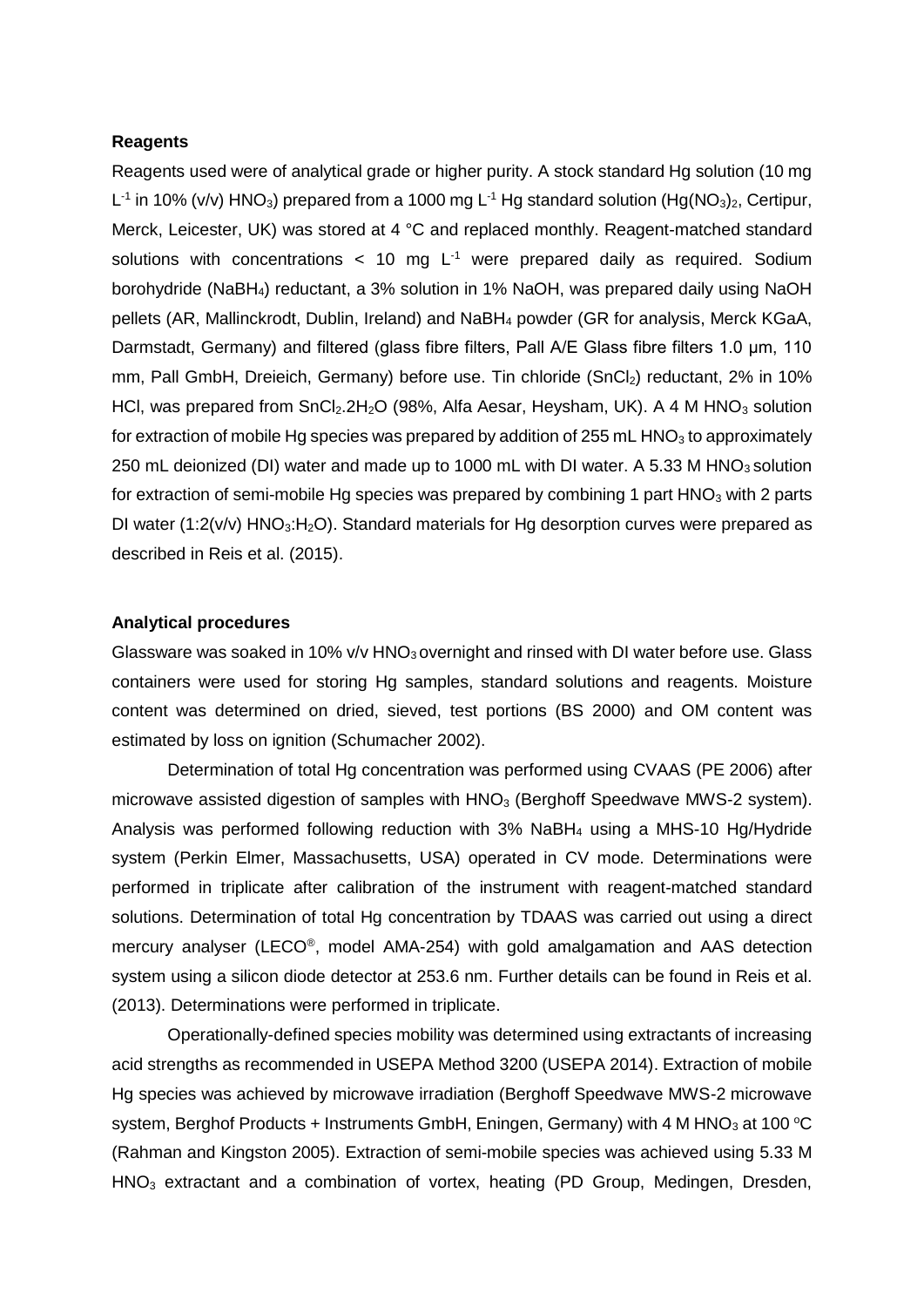Germany) and centrifugation (Han 2003). Both extracts were analysed by CVAAS following reduction with 3% NaBH<sup>4</sup> as described for the determination of total Hg concentration. Nonmobile species such as HgS and HgSe were determined from the difference between total Hg concentration and the sum of the concentrations of mobile and semi-mobile species.

Species identification using TDAAS was carried out using a direct mercury analyser with gold amalgamation (LECO®, model AMA-254). Desorption curves were obtained for standard materials HgCl<sub>2</sub>, Hg associated with iron(III)oxide (HgFe), Hg-humic acid complex (HgHA), and HgS (Figure 2). As expected (Reis et al. 2015) lower desorption temperatures were observed for HgCl<sub>2</sub> and HgFe than for HgHA and HgS. The curves for HgFe and HgCl<sub>2</sub> showed peaks between 75 and 285 ℃ (maximum ~170 ℃) and between 95 and 285 ℃ (maximum ~170 ℃) respectively. The curve obtained for HgHA spanned the temperature range 125–655 ℃ (maximum ~240 ℃) with three peaks corresponding to the release of Hg bound to S, O and N groups in OM (Reis et al. 2015). Desorption of HgS occurred over the temperature interval 240–370 °C, (maximum ~306 °C). The curves for HgCl<sub>2</sub> and HgFe overlapped preventing identification of these species individually from TD curves alone. While HgS was well separated from  $HgCl<sub>2</sub>$  and HgFe, there was overlap with desorption from Hg from S bonding sites in the HgHA standard. These limitations are considered further in Reis et al. (2015).



**Fig. 2** Thermal desorption curves for standard Hg materials

## **Limits of detection and quality control**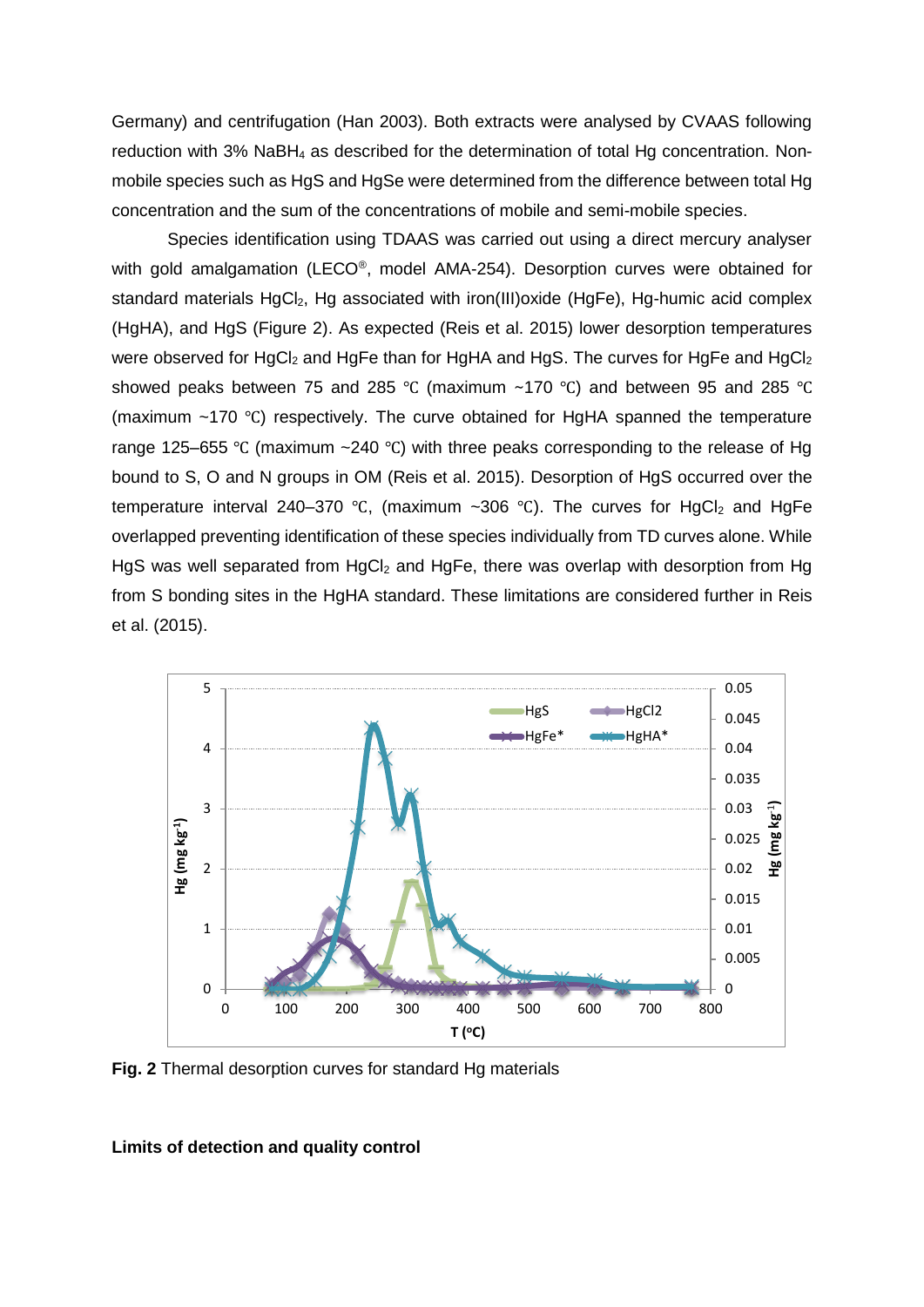Limit of detection (LOD) for CVAAS was 0.067 mg  $kg<sup>-1</sup>$ . Recovery of Hg from CRM BCR 320 R Channel Sediment containing  $0.85 \pm 0.09$  mg kg<sup>-1</sup> Hg (Geel, Belgium) was 116  $\pm$  20.3%  $(n=3)$ . For TDAAS, the LOD was 0.020 mg kg<sup>-1</sup>. Recovery of Hg from CRM MESS-3 Marine Sediment containing  $0.091 \pm 0.009$  mg kg<sup>-1</sup> Hg was  $107 \pm 2.05\%$  (n=6).

### **3. Results and discussion**

Sampling locations, OM content and total Hg concentrations determined by both CVAAS and TDAAS are given in Table 1.

**Table 1** Location, characteristics and total mercury concentrations of sediment samples from the Union Canal, Scotland, UK

| Location     | Latitude Longitude  | <b>OM</b> | Hg (CVAAS)            | Hg (TDAAS)            |
|--------------|---------------------|-----------|-----------------------|-----------------------|
|              |                     | $(\%)$    | $mg$ kg <sup>-1</sup> | $mg$ kg <sup>-1</sup> |
| 1            | 55.996° N, 3.830° W | 6.84      | $21.9 \pm 0.6$        | $25.1 \pm 0.1$        |
| $\mathbf{2}$ | 55.994° N, 3.818° W | 14.6      | $80.2 \pm 6.1$        | $100 \pm 5$           |
| 4            | 55.992° N, 3.795° W | 18.1      | $410 \pm 47$          | $451 \pm 7$           |
| 5            | 55.984° N, 3.787° W | 15.6      | $565 \pm 48$          | $542 \pm 27$          |
| 6            | 55.984° N, 3.774° W | 10.9      | $423 \pm 110$         | $433 \pm 6$           |
| 7            | 55.983° N, 3.746° W | 6.12      | $199 \pm 23$          | $189 \pm 2$           |
| 8            | 55.984° N, 3.735° W | 13.7      | $300 \pm 30$          | $274 \pm 18$          |
| 10           | 55.983° N, 3.715° W | 8.47      | $21.9 \pm 0.6$        | $31.3 \pm 1.9$        |

Sediment OM content ranged from  $6.12 \pm 1.4$  to  $18.1 \pm 1.1$  %. Total Hg concentrations as determined by CVAAS ranged from a minimum of 22.0  $\pm$  0.6 mg kg<sup>-1</sup> at location 1, to a maximum of 565  $\pm$  48 mg kg<sup>-1</sup> at location 5. No statistical difference was found between the results obtained by the CVAAS and TDAAS methods (non-parametric data, Wilcoxon matched pairs T-test, Tcalc >Tcrit, n=8, p < 0.05). Despite the affinity of Hg for OM generally reported. the two parameters were not significantly correlated ( $r^2$  = 0.376, p > 0.05). A previous study (Cavoura et al. 2017) also found no significant association between Hg and OM content ( $r^2=$ 0.534, p > 0.05) in Union Canal sediment samples.

The sequential extraction results (Figure 3) indicated that over 75% of Hg species present were weakly bonded to the sediment. Specifically, between 75.9% of the total Hg content at location 5 (corresponding to 429 mg  $kg<sup>-1</sup>$  of Hg) and 94.0% of the total content at location 7 (187 mg kg<sup>-1</sup> of Hg) was extracted in the first step (4 M HNO<sub>3</sub>). This fraction includes Hg species such as water soluble HgCl<sub>2</sub>, weak acid soluble species and weakly bound organic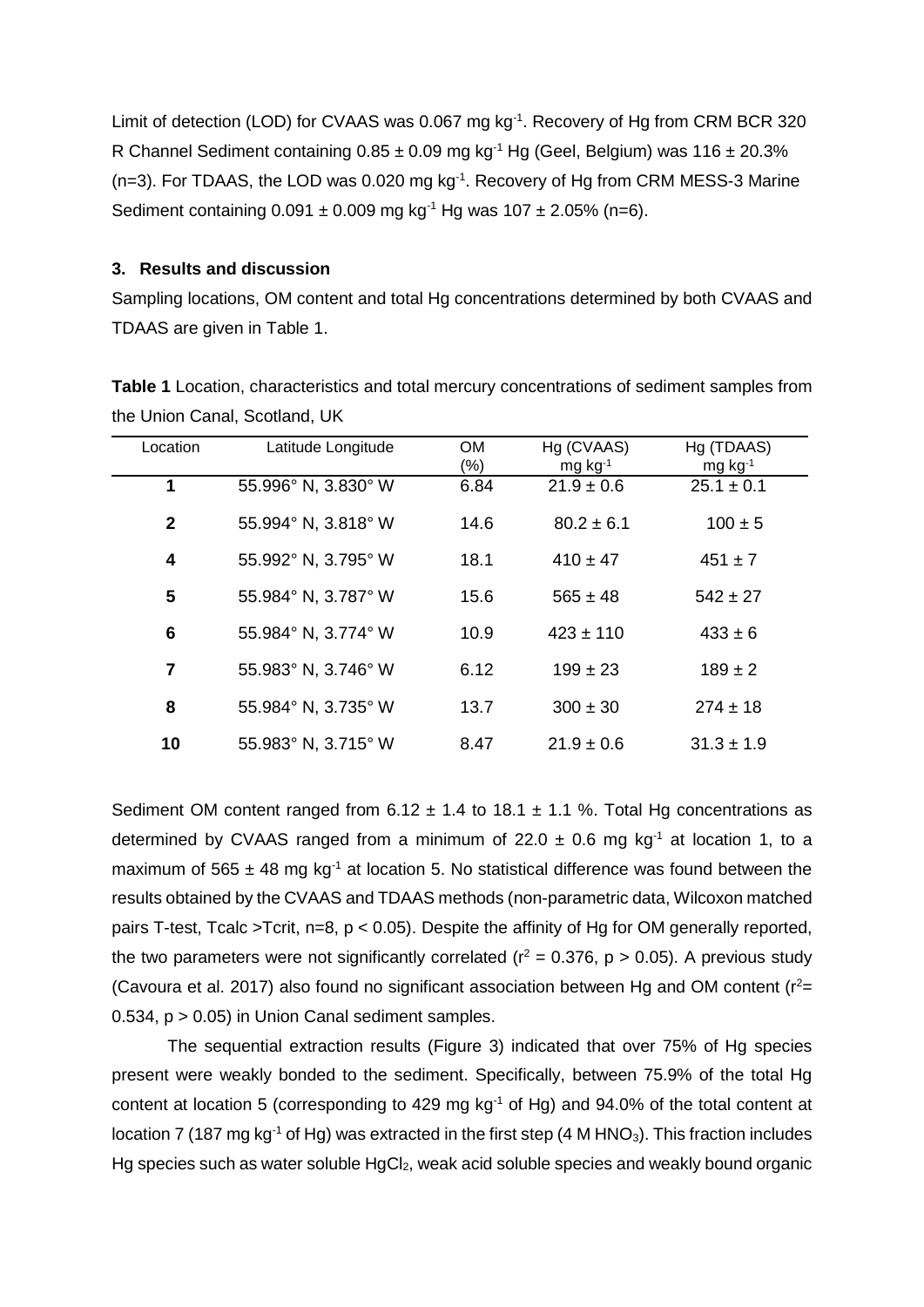

Hg species such as MeHg (Rahman and Kingston 2005). The majority of the remaining Hg was in non-mobile forms, with very little semi-mobile Hg present.

**Fig. 3** Total Hg concentration expressed as a sum of Hg in fractions in sediments of the Union Canal, Scotland, U.K. (mean ± SD, n=3)

The TD results similarly indicated that the majority of Hg present was weakly bonded to the sediment. Desorption of >67% of Hg species in all samples occurred in the temperature range 100–250 °C coincident with HgFe and/or HgCl<sub>2</sub> TD curves. Samples 2, 5, 6 and 7 showed one maior peak at approximately 160 °C consistent with HgFe and/or HgCl<sub>2</sub> but – in particular for samples 5 and 6 – with noticeable tailing into the temperature domain associated with HgHA (Figure 4). This is broadly consistent with the findings of the sequential extraction where samples 5 and 6 contained the highest proportions of Hg in forms released in later steps of the protocol. At sites 1 and 10 (the least contaminated sites) the speciation was similar though here there was a distinct second peak at a temperature consistent with one of the peaks observed for the HgHA standard (site 1) or with either HgHA or HgS (site 10) (Figure 4). In the TD curves for sediments from sites 4 and 8, the Hg release peaked at a higher temperature of around 200 °C (Figure 4).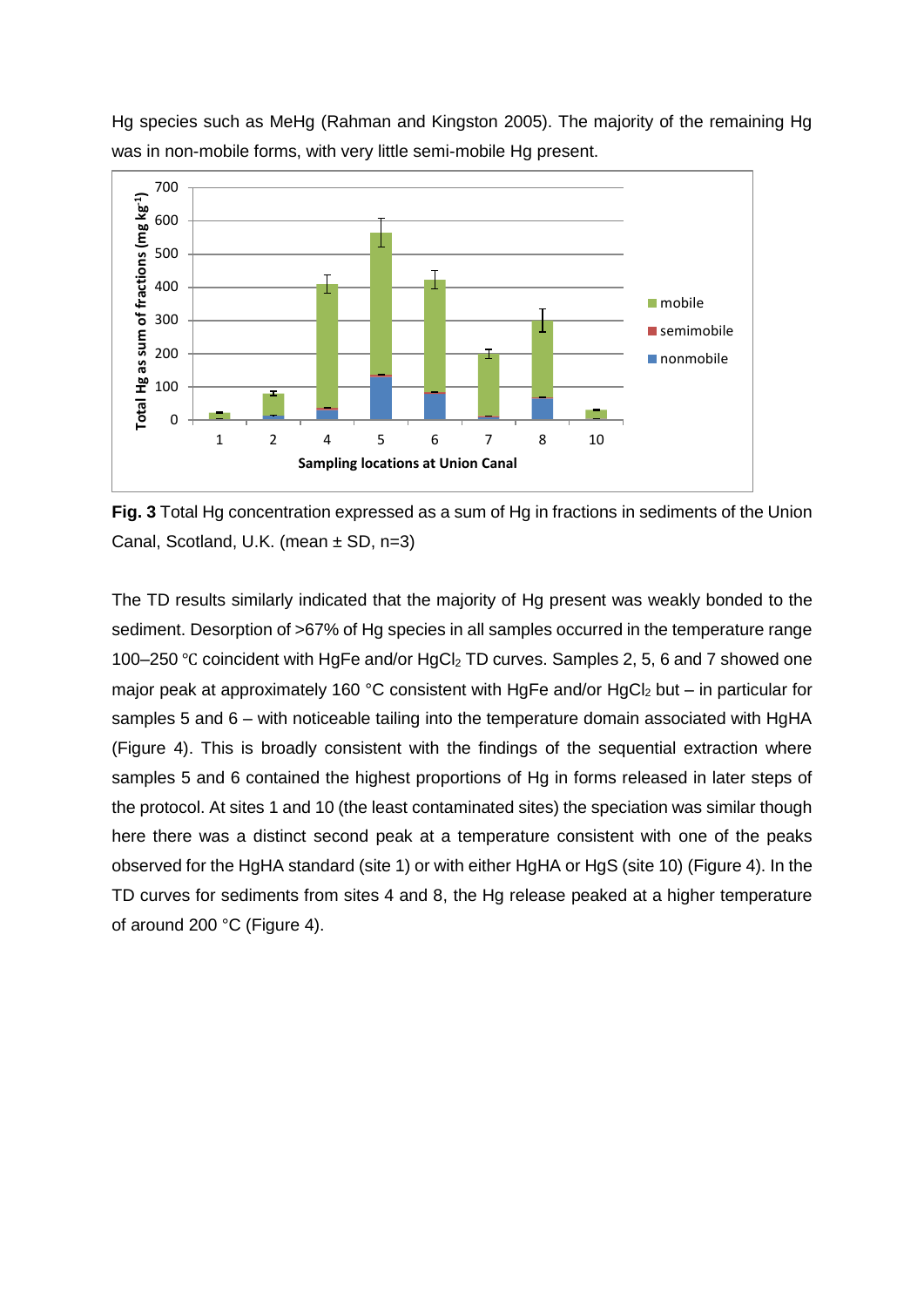

**Fig. 4** Averaged thermal desorption curves for Hg in sediments from the Union Canal at locations 2,5,6,7 (upper), 1 and 10 (middle), 4 and 8 (lower)

This dominance of mobile, weakly associated Hg species in sediment is not common. Mobile species typically account for only a small proportion of the Hg content, with less mobile species strongly associated with S often the major forms (Oliveri et al. 2016; Beldowski and Pempkowiak 2003; Ram et al. 2009; Covelli et al. 2012; Frohne and Rinklebe 2013; Pinedo-Hernández et al. 2015; Garcia-Ordiales et al. 2018). The speciation of S is of course an important factor in such relationships (Liu et al. 2018). Only the reduced form is a strong Hg binder. Previous work in this study area (Cavoura et al. 2017) found no significant relationship between Hg and S content ( $r^2$  = 0.140, p > 0.05). The fact that the sediment is present as a thin layer (<10 cm thick), typically overlain by <2 m of water, and frequently re-suspended by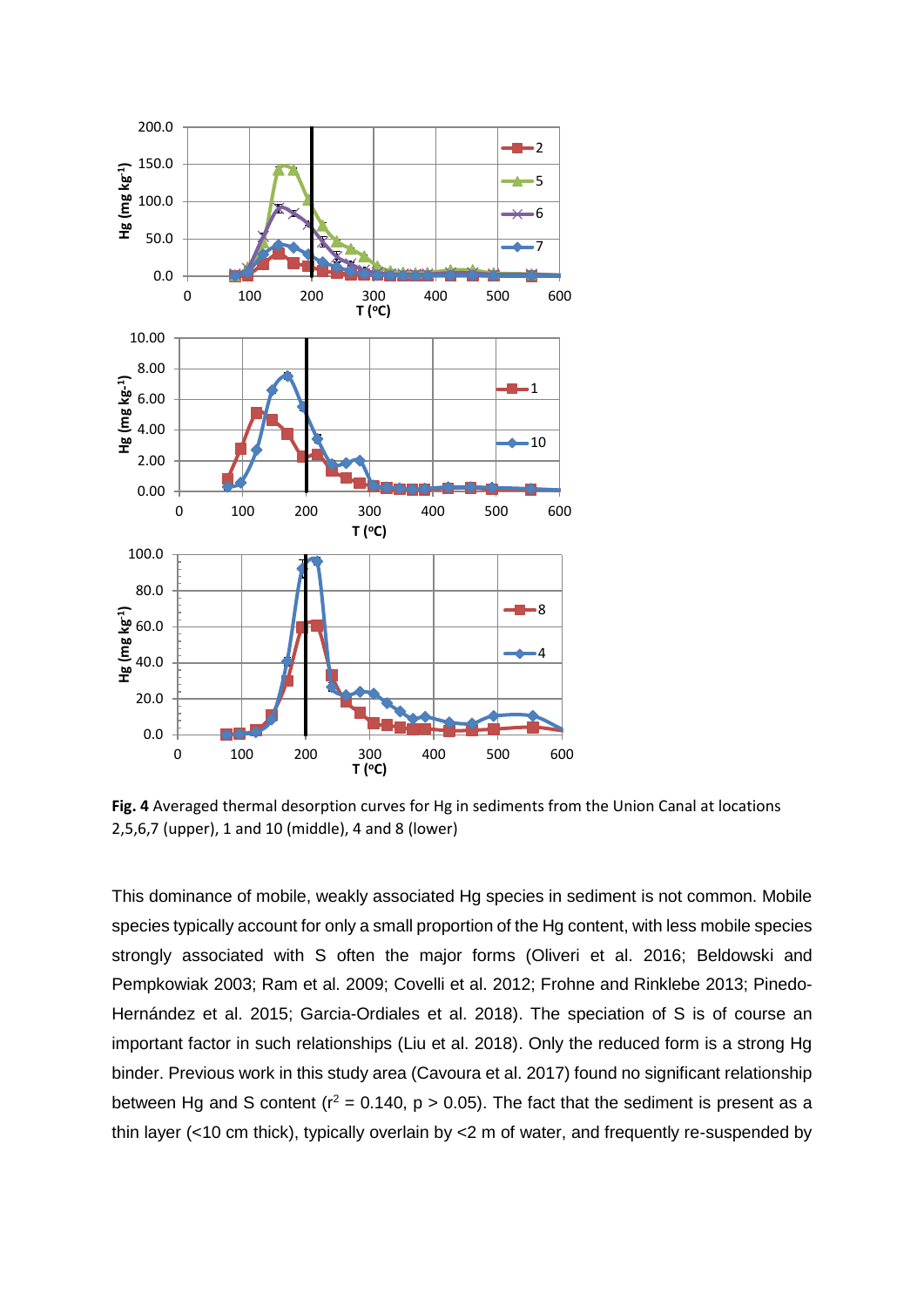passing boats, may mean that it is well-oxygenated with limited potential for the formation of reduced S species.

The nature of the dominant Hg species found in the current study cannot be determined with certainty. However, conclusions can be drawn about its likely identity. Sequential extraction indicates that the species is mobile, and the relatively low temperate at which it appears in the TD analysis is consistent with desorption mainly from the mineral matrix rather than association with OM (Biester et al. 1999). Such species could be  $HgCl<sub>2</sub>$ , Hg associated with Fe, or another mineral-matrix bound Hg species released early in the extraction procedure and desorbed at a similar temperature to HgCl<sub>2</sub> and HgFe. Due to its high solubility and stability in solution (Kim et al. 2004b),  $HqCl<sub>2</sub>$  is not usually bound to sediment except in areas with high  $HqCl<sub>2</sub>$  contamination for example from its use as a preservative in wood treatment (Bollen et al. 2008). While HgO would be released at the correct stage of the extraction, TD would occur at a higher temperature (Biester et al. 1999). Additionally, HgO is not widespread in the environment and is generally associated with mine tailings (Biester et al. 1999).

It is therefore suggested that the major form of Hg in Union Canal sediment is an Fe (hydr)oxide associated species. Extraction of such a species would occur in the first step of the sequential extraction scheme used (Rahman and Kingston 2005) and the dominant peak in the TD for the majority of samples occurred at a temperature consistent with the TD curve of the HgFe standard. Significant positive correlation between Hg concentration and Fe content has been previously reported in Union Canal sediments ( $r^2$  = 0.670, p < 0.05) (Cavoura et al. 2017). Previous studies involving extended X-ray absorption fine structure (Kim et al. 2004a, 2004b) have confirmed that, in the absence of bonding with OM or reduced S species, adsorption of Hg to Fe (hydr)oxide surfaces can occur.

While mobile Hg species have been shown to be present, to what extent mobilization from the canal sediment in fact occurs depends on many factors. Zhu et al. (2018) recommended that changes in redox potential, Hg chemical speciation and the source and nature of OM all must be considered when assessing mobilization. Even following release from sediment, whether Hg will remain solvated, become associated with suspended particulate matter, or precipitate depends on numerous factors such as pH, composition and redox conditions of the water. However, some mobilization of Hg from contaminated sediment in the Union Canal (whether in solution or suspension) is strongly indicated by increased Hg levels in a connected waterway (Cavoura et al. 2017). Similarly, while mobility is used as an indicator of bioavailability, assimilation of Hg inside organisms depends not only on Hg speciation but also on physicochemical and physiological conditions. To assess whether biological uptake is occurring would require direct cellular analysis of relevant biota. In the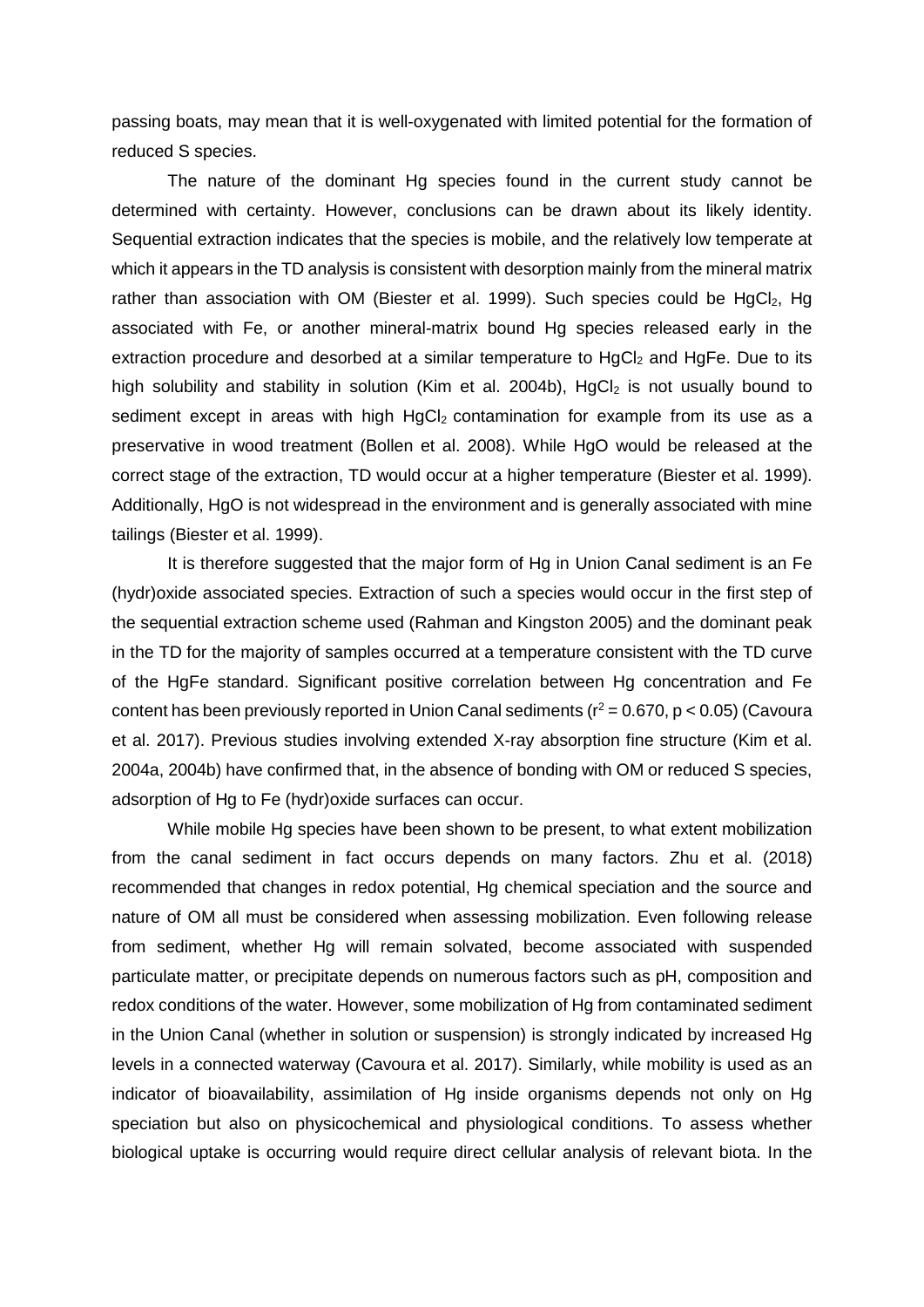same way, any potential for biomagnification of Hg in the canal would require analysis of, for example, predatory fish.

### **Conclusions**

Sequential extraction followed by analysis of extracts by CVAAS and direct analysis by TDAAS both indicated that Hg in the sediment of the Union Canal in the vicinity of a former munitions factory was primarily in mobile forms, weakly associated with the mineral matrix. This unusually high mobility may be a consequence of limited association between Hg and OM or S. Results suggest that the dominant species present is Hg associated with iron (oxy)hydroxide. Shallow water depth and the fact that only a thin layer of sediment is present, which undergoes frequent re-suspension, may limit formation of the reduced S species usually responsible for binding the majority of Hg in sediment.

Further research to determine the redox status; Hg, Fe and S speciation; and the nature of OM present would be beneficial to improve understanding of the processes governing the binding of Hg in the canal sediment. Analysis of water and suspended sediment could help elucidate whether mobilization is taking place. Analysis of biota would be of interest to determine whether assimilation (potentially leading to the formation of methylmercury) and biomagnification are occurring and, if so, to what extent. Further studies are required to assess whether mobile Hg species are predominant in other shallow freshwater systems where limited sediment depth may preclude the formation of reduced binding sites.

#### **Acknowledgements**

The authors wish to thank Scottish Canals (formerly British Waterways) for providing background information on the canal system and granting permission to sample.

## **Funding**

This research did not receive any specific grant from funding agencies in the public, commercial or not-for-profit sectors.

#### **References**

ATSDR (2013) Minimal Risk Levels (MRLs) Toxic Substances Portal. Available at http://www.atsdr.cdc.gov/mrls/pdfs/atsdr\_mrls\_july\_2013.pdf.

Bacon JR, Davidson CM (2008) Is there a future for sequential chemical extraction? Analyst 133 25–46

Biester H, Gosar M, Muller G (1999) Mercury speciation in tailings of the Idrija mercury mine. J. Geochem. Explor. 65 195–204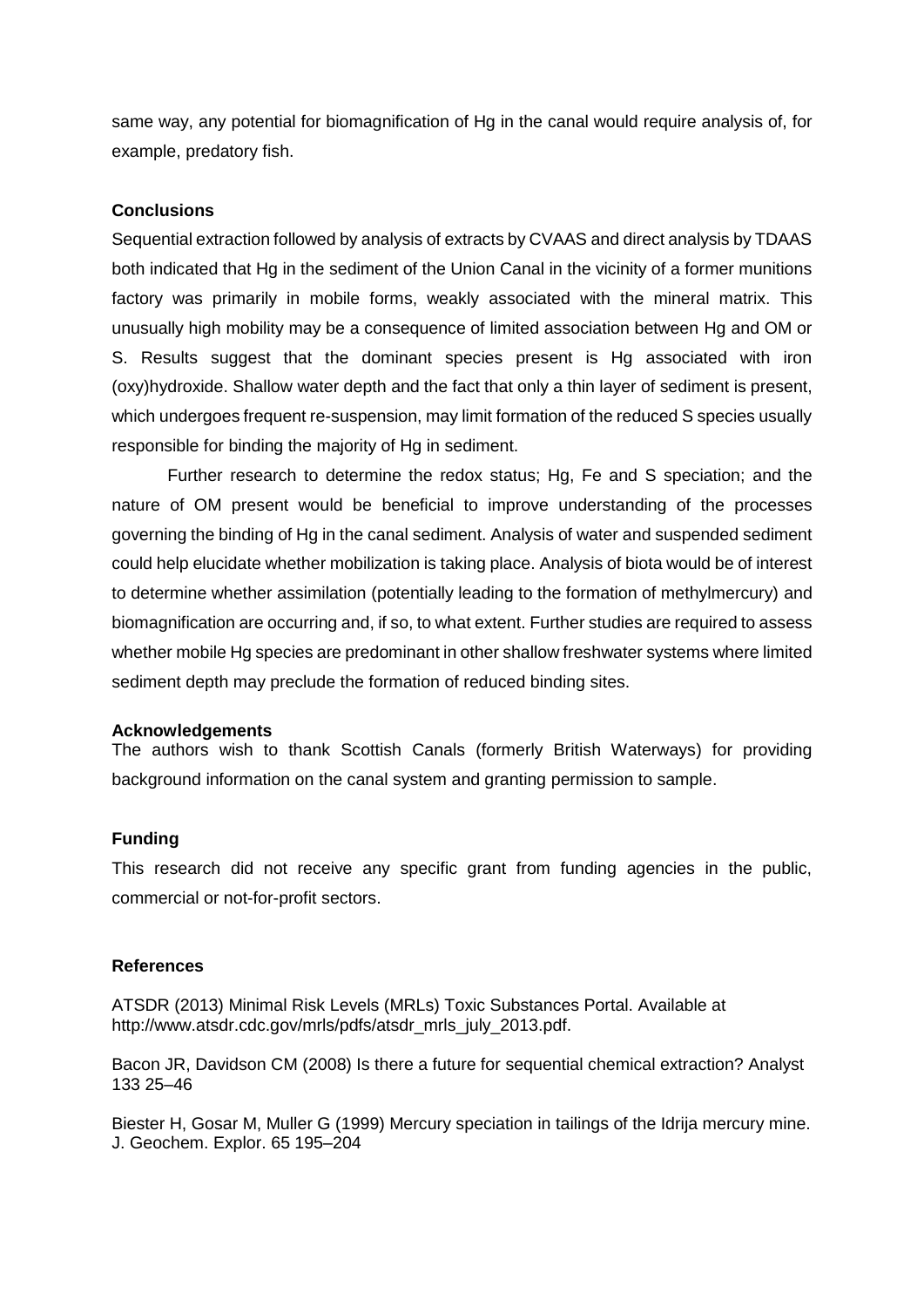Bełdowska M, Saniewska D, Gębka K, Kwasigroch U, Korejwo E, Kobos J (2018) Simple screening technique for determination of adsorbed and absorbed mercury in particulate matter in atmospheric and aquatic environment. Talanta 182 340–347

Beldowski J, Pempkowiak J. (2003) Horizontal and vertical variabilities of mercury concentration and speciation in sediment of the Gdansk Basin, Southern Baltic Sea. Chemosphere 53 645–654

Bloom NS, Preus E, Katon J, Hitner M. (2003) Selective extractions to assess the biogeochemically relevant fractionation of inorganic mercury in sediments and soils. Anal. Chim. Acta 479 233–248

Bollen A, Wenke A, Biester H (2008) Mercury speciation analyses in HgCl2-contaminated soils and groundwater - Implications for risk assessment and remediation strategies. Water Res. 42 91–100

BS (2000) British Standards ISO 12880:2000: Characterisation of sludges – Determination of dry residue and water content. British Standards Institution, London, UK

Cavoura O, Brombach CC, Cortis R, Davidson CM, Gajdosechova Z, Keenan HE, Krupp EM (2017) Mercury alkylation in freshwater sediments from Scottish Canals. Chemosphere 183 27–35

Dyrssen D, Wedborg M (1991) The Sulfur-Mercury(II) System in Natural-Waters. Water Air Soil Pollut. 56 507–519

Faust SD, Osman MA (1981) Chemistry of natural waters. Ann Arbor, Mich: Ann Arbor Science Publishers, Inc. Mercury, arsenic, lead, cadmium, selenium, and chromium in aquatic environments, pp. 200–225.

Garcia-Ordiales E, Covelli S, Rico JM, Roquení N, Fontolan G, Flor-Blanco G, Cienfuegos P, Loredo J (2018) Occurrence and speciation of arsenic and mercury in estuarine sediments affected by mining activities (Asturias, northern Spain). Chemosphere 198 281–289

Han Y, Kingston HM, Boylan HM, Rahman GMM, Shah S, Richter RC, Link DD, Bhandari S (2003) Speciation of mercury in soil and sediment by selective solvent and acid extraction. Anal. Bioanal. Chem. 375 428-436

Haynes N (2015) Scotland's Canals, Historic Scotland in association with Scottish Canals. ISBN 9781849171656

Hissier C, Probst JL. (2006) Chlor-alkali industrial contamination and riverine transport of mercury: Distribution and partitioning of mercury between water, suspended matter, and bottom sediment of the Thur River, France. Appl. Geochem. 90 1837–1854

Issaro N, Abi-Ghanem C, Bermond A (2009) Fractionation studies of mercury in soils and sediments: A review of the chemical reagents used for mercury extraction. Anal. Chim. Acta 631 1–12

Kim CS, Rytuba JJ, Brown GE (2004a) EXAFS study of mercury(II) sorption to Fe- and Al- (hydr)oxides I. Effects of pH. J. Colloid Interface Sci. 271 1–15

Kim CS, Rytuba JJ, Brown GE (2004b) EXAFS study of mercury(II) sorption to Fe- and Al- (hydr)oxides - II. Effects of chloride and sulfate. J. Colloid Interface Sci. 270 9–20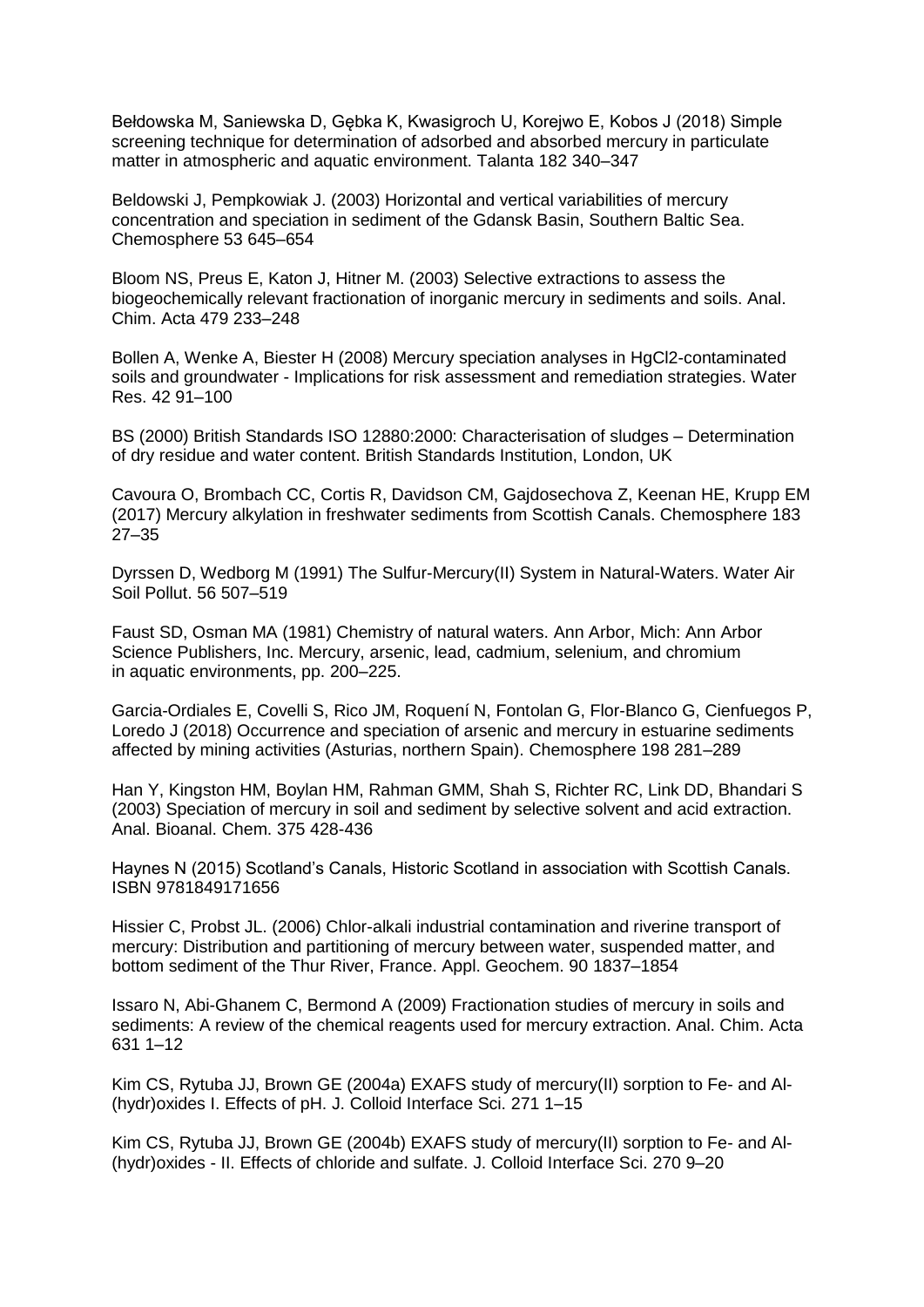Liu J, Jiang T, Wang F, Zhang J, Wang D, Huang R, Yin D, Liu Z, Wang J (2018) Inorganic sulfur and mercury speciation in the water level fluctuation zone of the Three Gorges Reservoir, China: The role of inorganic reduced sulfur on mercury methylation. Environ. Pollut. 237 1112–1123

Oliveri E, Manta DS, Bonsignore M, Cappello S, Tranchida G, Bagnato E, Sabatino N, Santisi S, Sprovieri M, (2016) Mobility of mercury in contaminated marine sediments: Biogeochemical pathways. Mar. Chem. 186 1–10

Pinedo-Hernández J, Marrugo-Negrete J, Díez S (2015) Speciation and bioavailability of mercury in sediments impacted by goldmining in Colombia. Chemosphere119 1289–1295

Rahman GMM, Kingston HM (2005) Development of a microwave-assisted extraction method and isotopic validation of mercury species in soils and sediments. J. Anal. At. Spectrom. 20 183–191

Ravichandran M (2004) Interactions between mercury and dissolved organic matter- a review. Chemosphere 55 319–331

Reis AT, Coelho JP, Rodrigues SM, Rocha R, Davidson CM, Duarte AC, Pereira E (2012) Development and validation of a simple thermo-desorption technique for mercury speciation in soils and sediments Talanta 99 363–368

Reis AT, Coelho JP, Rucandio I, Davidson CM, Duarte AC, Pereira E (2015) Thermodesorption: A valid tool for mercury speciation in soils and sediments? Geoderma 237–238 98–104

Rodrigues SM, Henriques B, Coimbra J, Ferreira da Silva E, Pereira ME, Duarte AC (2010) Water-soluble fraction of mercury, arsenic and other potentially toxic elements in highly contaminated sediments and soils. Chemosphere 78 1301–1312

Saniewska D, Bełdowska M (2017) Mercury fractionation in soil and sediment samples using thermo-desorption method. Talanta 168 152–161

Schumacher B (2002) Methods for the determination of total organic carbon (TOC) in soil and sediment US EPA Ecological risk assessment support centre Office of Research and Development US EPA

Skyllberg U, Bloom PR, Qian J, Lin CM, Bleam WF (2006) Complexation of mercury(II) in soil organic matter: EXAFS evidence for linear two-coordination with reduced sulfur groups. Environ. Sci. Technol. 40 4174–4180

Smith NA, Lassière OL (2000) Resolving Mercury Contamination in the Union Canal, Scotland in The Millennium Link – The rehabilitation of the Forth and Clyde and Union canals. G. Fleming Thomas Telford Publishing

USEPA (2014) EPA METHOD 3200 Mercury species fractionation and quantification by microwave assisted extraction, selective solvent extraction and/or solid phase extraction

Wallschlager D, Desai MVM, Spengler M, (1998) Mercury speciation in floodplain soil and sediment along a contaminated river transect. J. Environ. Qual. 27 1034–1044

Zhu W, Song Y, Adediran GA, Jiang T, Reis AT, Pereira E, Skyllberg U, Bjorn E (2018) Mercury transformations in resuspended contaminated sediment controlled by redox